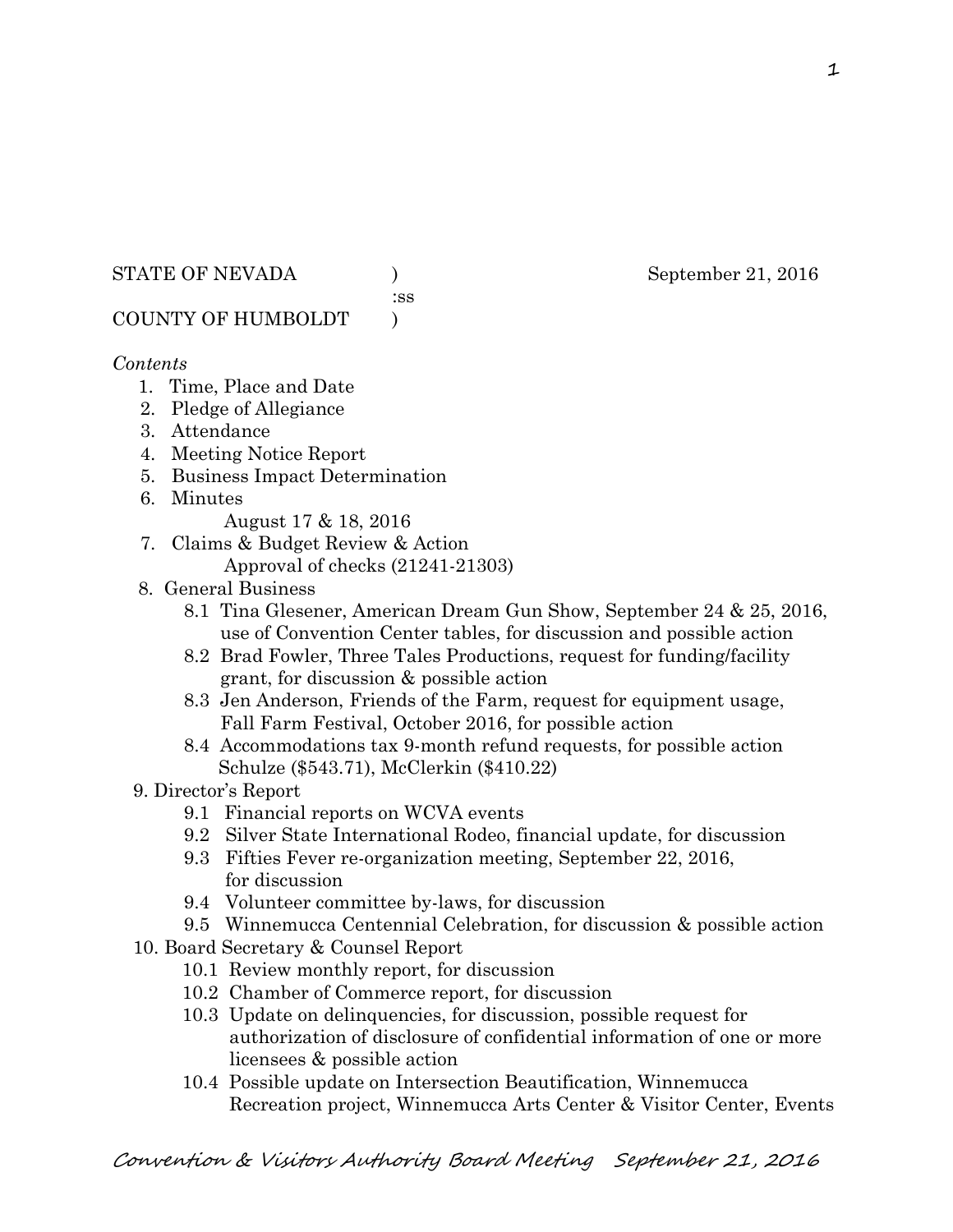Complex riding arena, for discussion & possible action

- 10.5 Annual report on Tax on lodging revenues by jurisdiction, for information and discussion
- 11. Board Administrator
	- 11.1 August Financial reports
	- 11.2 Room tax audit report
- 12. Other Reports
- 13. Next Meeting Date
- 14. Adjournment

#### **MINUTES, SEPTEMBER 21, 2016**

- **1. Time, Place and Date.** The Winnemucca Convention and Visitors Authority met in regular session in full conformity with the law at the Winnemucca Convention Center, West Hall, Winnemucca, Nevada at 4:00 pm on Wednesday, September 21, 2016 with Chairman Terry Boyle presiding.
- **2. Pledge of Allegiance.**
- **3. Attendance.** *Convention and Visitors Authority Board Officials Present:*  Terry Boyle Chairman and Motel Representative Herb Ross Vice Chairman and Hotel Representative Jim Billingsley Treasurer and City Representative Ron Cerri County Representative John Arant Business Representative Bill Macdonald Secretary and Counsel Kendall Swensen Board Administrator

*Convention and Visitors Authority Board Officials Absent:*  None

*Staff Members Present:*  Kim Petersen Director Shelly Noble Administrative Clerk

*Staff Members Absent:*  None

*Others Present:* 

Bradley Fowler Three Tales Productions John Matlock Three Tales Productions Tina Glesener **American Dream Gun Show** Jen Anderson Friends of the Farm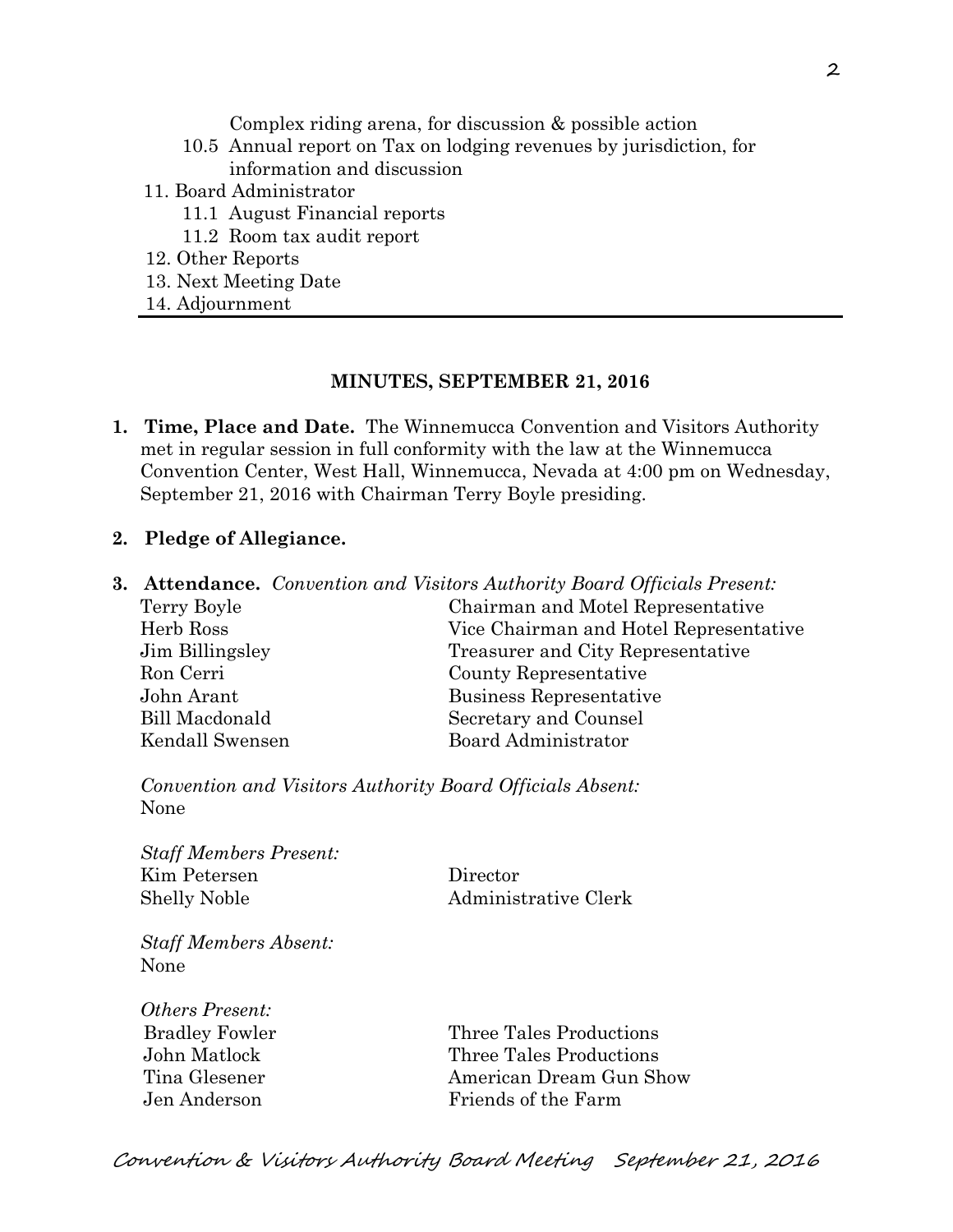## **4. Meeting Notice Report.**

Chairman Boyle reported that notice, including meeting agenda, was posted by Shelly Noble by 9:00 am Friday, September 16, 2016 at Humboldt County Library, Court House, Post Office, City Hall and Convention Center West Hall. No persons have requested mailed notice during the past six months.

**5. Business Impact Determination.** After review of the September 21, 2016 agenda, and report by Counsel that he saw nothing in the Agenda requiring a business economic impact study or statement, *Jim Billingsley made a motion that no proposed agenda item is likely to impose a direct and significant economic burden on a business or directly restrict formation, operation, or expansion of a business. The motion carried, 5-0.* 

### **6. Minutes.**

Prior meeting minutes of August 17 & 18, 2016. *Jim Billingsley made a motion to accept the minutes of the August 17 & 18, 2016 meeting. Motion carried, 3-0.* Herb Ross and Ron Cerri abstained because they were not present at that meeting.

**7. Claims.** The following claims were submitted for payment and approved on September 21, 2016:

| <b>BANK ACCOUNT</b> | <b>CHECK NUMBERS</b> | AMOUNT       |
|---------------------|----------------------|--------------|
| Nevada State Bank   | 21241-21303          | \$161,027.75 |

*Jim Billingsley made a motion to approve all claims as submitted. The motion carried, 5-0.* 

## **8. General Business.**

## **8.1 Tina Glesener, American Dream Gun Show, September 24 & 25, 2016, use of Convention Center tables, for discussion and possible action**

Included in the board packets was a letter Kim sent to Ms. Glesener in June. That letter outlined our efforts to assist her in making her shows as successful as possible. For these shows, Ms. Glesener requires up to 90 of the Mity-Lite banquet tables for her exhibitors. These tables are stored in the Mackie Hall basement and, since they do not fit in the elevators, must be loaded on carts a few at a time and brought up through the parking structure and into the West Hall. After the show they must be returned to the Mackie Hall basement in this same way. All of this requires a lot of time from our facilities attendants. It is for this reason that Kim determined that the facility fee paid for the show will include up to 50 tables. Additional tables could be rented for a fee of \$6 per table. Ms. Glesener is here to ask the board to reconsider this decision. She has been producing these gun shows in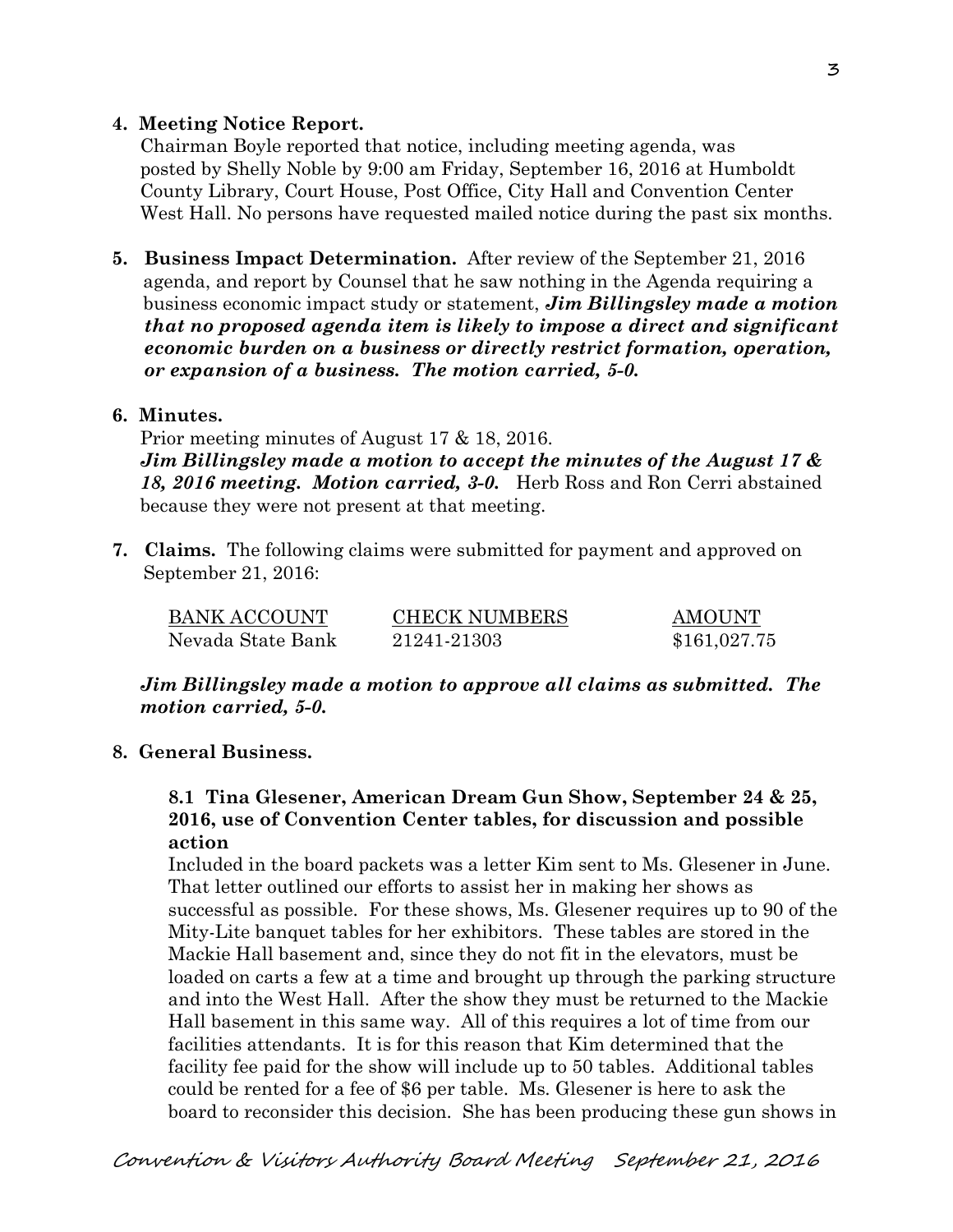the West Hall for 4 or 5 years and doesn't feel that requiring her to rent tables for her exhibitors is a fair decision at this time. The board discussed increasing the number of tables included in the rental fee to 70. But Herb felt strongly that since this event is paying the full rental fee for the facility, any amount of tables that she requires should be included in that fee. *Herb Ross made a motion authorizing Convention Center staff to provide banquet tables as required for exhibitors at the American Dream Gun Shows, which are held every six months at the Winnemucca Convention Center. Motion carried, 5-0.* 

#### **8.2 Brad Fowler, Three Tales Productions, request for funding/facility grant, for discussion & possible action**

Mr. Fowler is here today to introduce himself and his company to this board and discuss his plans for making two films here in our community. Three Tales Productions is a low budget, independent film company. At this time, they are planning to produce two films – "Winnemucca Missing" (a psychological thriller) and "Across the Tracks" (a horror film). They would not be released in theaters, but would be available on services such as Netflix. The scripts are completed and Mr. Fowler has some investors interested in providing partial funding. Casting has not begun. At this time he is in the process of raising additional funds to start production, as well as finding ways to bring costs down as much as possible. As a way to bring these costs down, he is making his presentation to various governing boards in Winnemucca and also to local businesses. If he can find ways to offset some of the production expenses, this will go a long way with his investors. The reason for his visit to this board is that he feels that "film induced tourism" could definitely benefit our community once these films are released and the benefits could be long term. These benefits have been felt by many other communities over the years as people seek to visit the film locations. In the proposal provided by Mr. Fowler, he provides examples, both large and small, of other locations that saw an increase in tourism after a film shot there was released. One example cited by Terry Boyle was the influx of people into Forks, Washington after the success of the "Twilight" books and movies. Millenials, especially, do not go to movie theaters to watch films and are open to this type of recreation. At this time, Mr. Fowler is not making any specific requests. He is asking only that this board take some time to think about the possibility of increased tourism to Winnemucca due to a film location in our community. He may return in a few months, once he has information on the cost of casting the film, to request assistance with this expense. John Arant asked about other past projects. Mr. Fowler encouraged the board to go online and look up a movie called "Love Meet Hope" that will be released later this fall.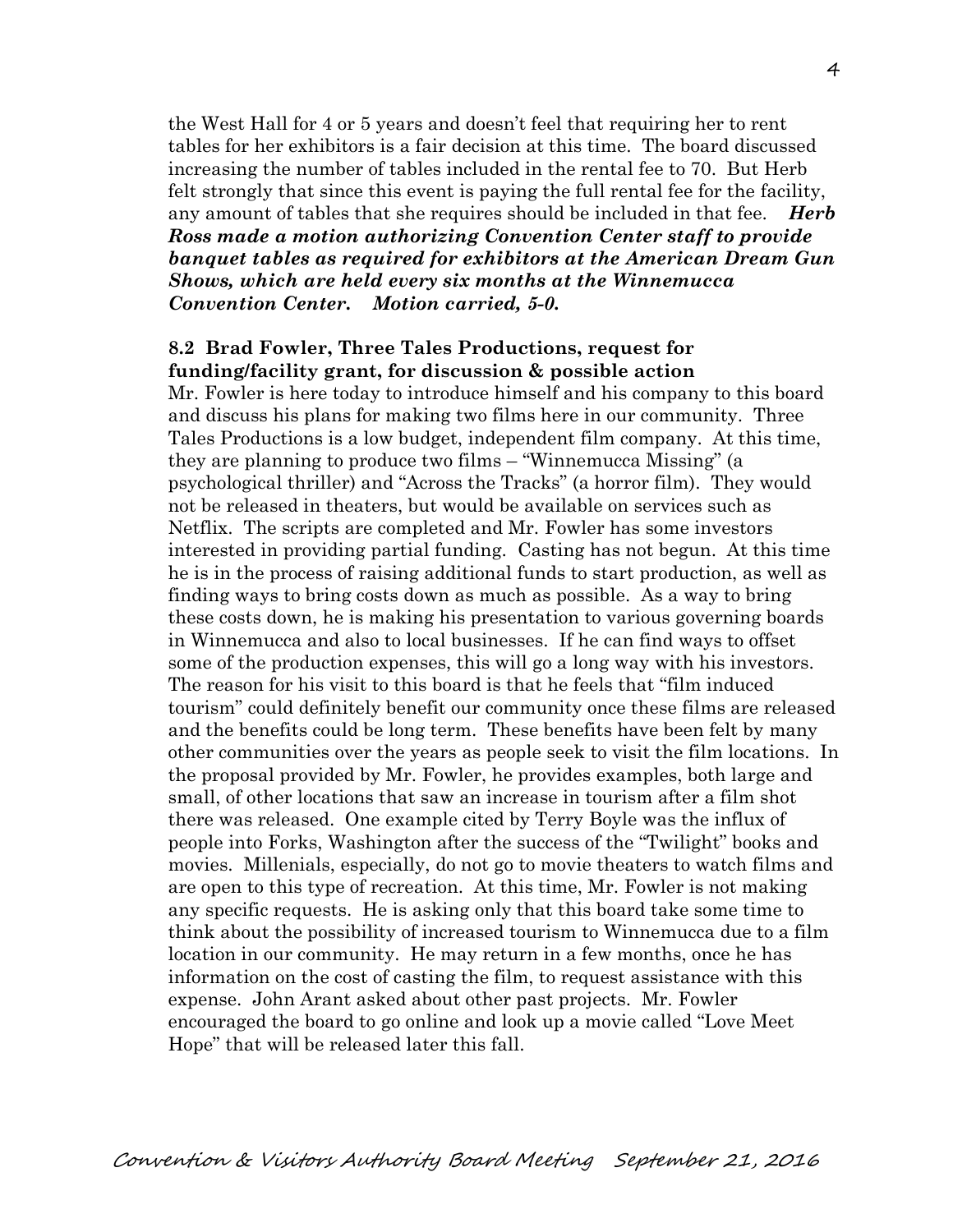**8.3 Jen Anderson, Friends of the Farm, request for equipment usage, Fall Farm Festival, October 2016, for possible action**  Jen Anderson is President of Friends of the Farm, a 501(c)(3) non-profit organization dedicated to promoting agricultural education through activities enjoyable for children and adults alike. They are the event sponsor of the Fall Farm Festival held at the Lazy P Adventure Farm on weekends during the month of October. This will be the fourth year for the festival. This request is for the use of the following items owned by WCVA: a restroom trailer (purchased by WCVA, utilized mainly at the Winnemucca Events Complex), electrical distribution boxes & cords, livestock panels (purchased by WCVA for use at the Winnemucca Events Complex) and a portable sound system. They are also requesting that this event be included in WCVA advertising and on the [www.winnemucca.com](http://www.winnemucca.com/) website. There was considerable discussion amongst the board members regarding conversations they have had with community members due to the fact that the Lazy P Adventure Farm is owned and operated by Director Petersen and his family. The general consensus of the Board is that their goal is to support and encourage events and activities, both non-profit and for profit, that generate tourism and revenue for the community. Additionally, they all agreed that the Fall Farm Festival was a good activity for the community and that the Friends of the Farm's request met their criteria and was a minimal request compared to what they do to support other events. Chairman Boyle expressed his support for the event as it draws over 6,000 visitors during the month of October, which is generally a slow month for tourism. Kim advised the Board that the festival adds new amenities each year, as funds are available, and is hopefully to be self-sustaining equipment wise by next year. *John Arant made a motion approving the use of the equipment above by the Friends of the Farm for the 2016 Fall Farm Festival during the month of October. Friends of the Farm/Fall Farm Festival are responsible for transporting and maintaining the equipment. Motion carried, 5-0.*

**8.4 Accommodations tax 9-month refund requests, for possible action, Schulze (\$543.71), McClerkin (\$410.22)** 

*Terry Boyle made a motion to approve the accommodation tax 9-month refunds for Kurt Schulze (\$543.71) and Patricia McClerkin (\$410.22). Motion carried, 5-0.*

## **9. Director's Report.**

#### **9.1 Financial reports on WCVA events**

The bank reconciliations for the Ranch Hand Rodeo and Tri-County Fair were included in the board packets for review.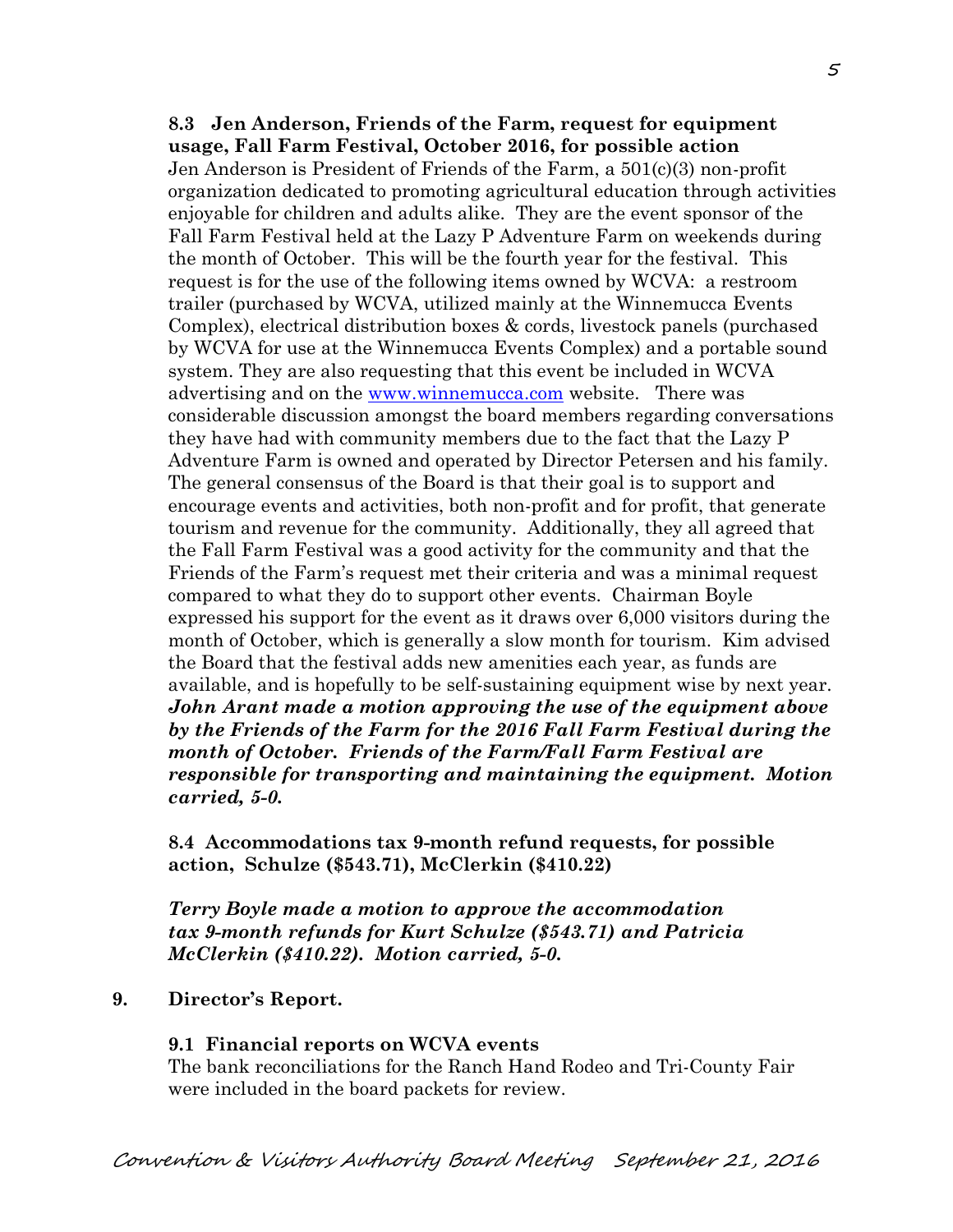**9.2 Silver State International Rodeo, financial update, for discussion**  Each year after the rodeo we get stall and camping counts from Karen, who lives out at the WEC and keeps track of the number utilized each night of the event. Participants and their families pay their stall and camping fees to SSIR. Since the contract for this event is between WCVA and SSIR, we send an invoice to SSIR for the amount due, taking into account the flat fee that is reflected in the contract. They then send us a check for this amount and we pay the county for stalls and campsites used. This year's check from SSIR in the amount of \$28,300 was returned due to NSF. Kim met with their representative, Kathy Gonzalez, who issued us a check for \$20,000 that we were able to deposit. At this time, she is planning to pay \$500 per month until the remainder is paid. Kim wanted the board to be aware of this issue and to possibly consider having Bill amend their current contract to reflect consequences and/or other stipulations that would protect WCVA in future years. There are four years left on this contract. In his meeting with Kathy Gonzalez, she acknowledged that participant numbers were down considerably again this year and that, plus the costs involved in producing this event, have depleted their funds. Numbers have been going down for a variety of reasons, including more rodeos in geographically spread out locations making participants "pick and choose" which ones to compete in. Kathy is working on some ideas to increase participation and make this event successful again. Kim will keep this board informed as he works with her on the 2017 event.

## **9.3 Fifties Fever re-organization meeting, for discussion**

The meeting to discuss the future of the Fifties Fever event is scheduled for tomorrow, September 22, 2016 at 5:30 pm here in the Convention Center West Hall. Items to be discussed include: future dates, name change and a re-structuring of the event committee.

## **9.4 Volunteer committee by-laws, for discussion**

WCVA Marketing and Special Events Coordinator, Darrel Field, is working on preparing by-laws for our event committees. Their organization and duties have been fairly nebulous over the years and we would like to have more definition and direction for those that serve on these committees in hopes that this will, in turn, reflect positively on the events. They are not completed yet but Kim will bring them before this board for additions and/or corrections when they are.

## **9.5 Winnemucca Centennial Celebration plans, for discussion & possible action**

Next year will mark 100 years since Winnemucca became an incorporated city. WCVA, City of Winnemucca, Humboldt Chamber and the Humboldt Museum have started making plans to celebrate this occasion, beginning in January. They would like to work to showcase Winnemucca all year long and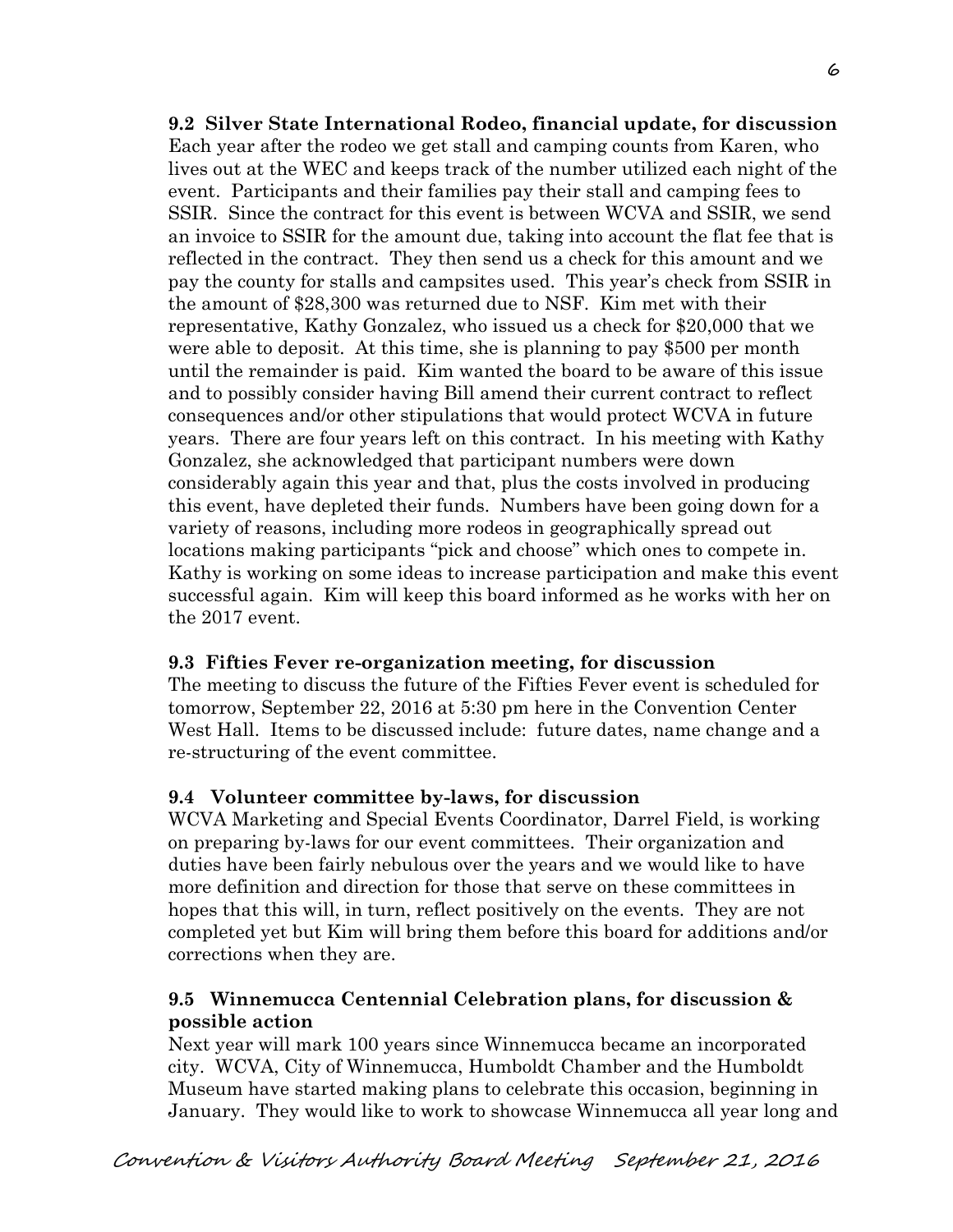have centennial-themed activities all year long. Kim has already made plans to change the copy on our billboards to promote this celebration, along with our Winnemucca visitor app. He will keep the board updated as other plans move forward.

#### **10. Secretary and Counsel, Monthly report.**

**10.1 Review monthly report, for discussion** 

Bill reviewed his report.

**10.2 Chamber of Commerce report, for discussion**  This was included in Bill's report.

**10.3 Update on delinquencies, possible request for authorization of disclosure of confidential information of one or more licensees & possible action**  No report.

**10.4 Possible update on Intersection Beautification, Winnemucca Recreation project, Winnemucca Arts Center & Visitor Center, Events Complex riding arena, for discussion & possible action**  No report.

**10.5 Annual report on Tax on lodging revenues by jurisdiction, for discussion**  No report.

### **11. Board Administrator.**

#### **11.1 August Financial Reports, for discussion**

Room taxes were up slightly for August.

#### **11.2 Room tax audit report**

Kendall has completed the audits on the properties as requested, with the exception of Days Inn. There are issues there regarding ownership and he will keep trying to get the information he needs to complete this report.

#### **12. Other Business.**

#### **12.1 Reports**

Board members requested a final report for this year's Run-A-Mucca event. Kim will get that information for next month's meeting. Also, the 2015 WCVA Annual Report is almost completed and he will have these available for board members next month too. Kim is planning to present this information to the Winnemucca City Council and Humboldt County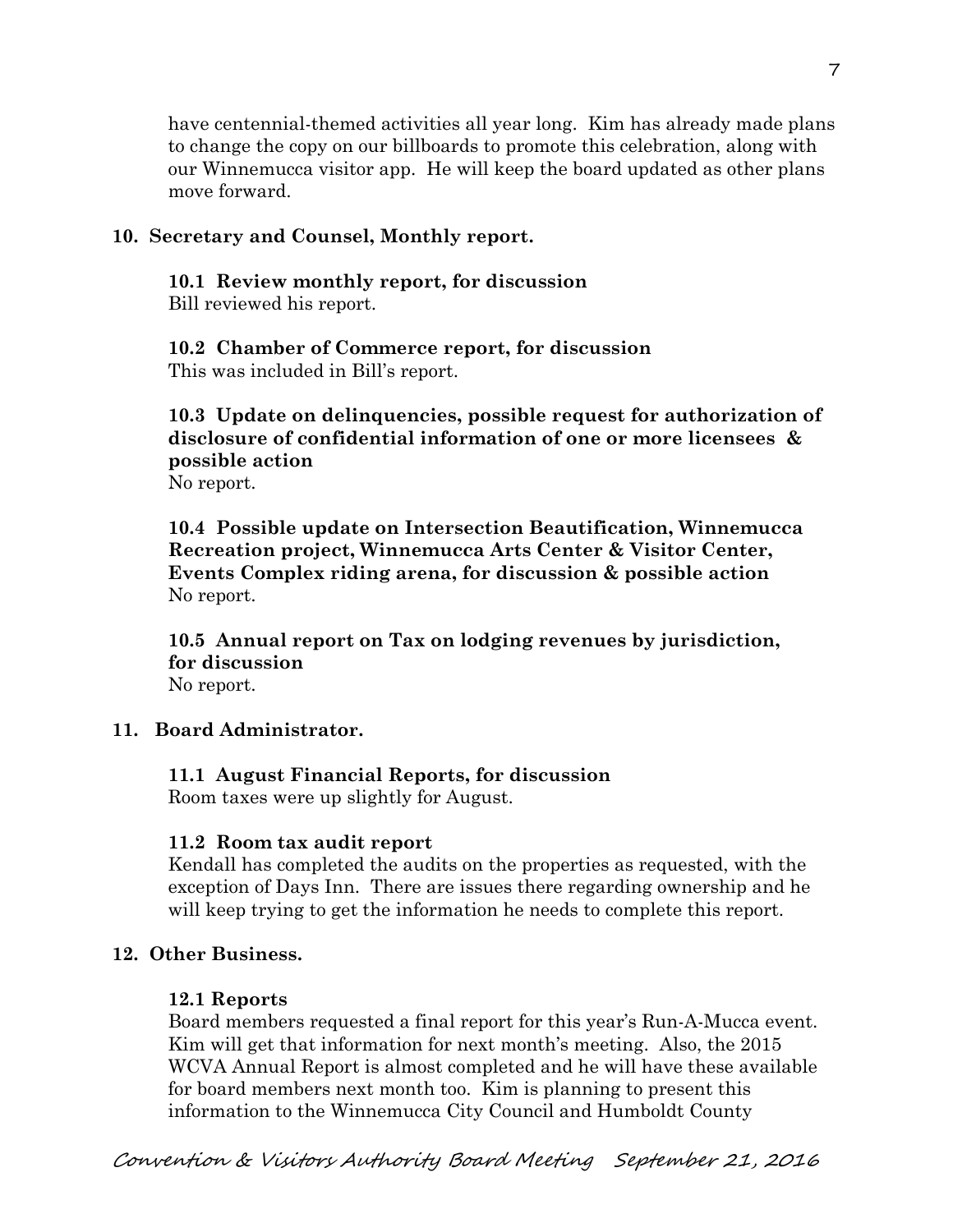### Commission.

## **12.2 Covered Arena**

Kim has, once again, contacted Dave Mendiola, Kent Maher and Mike Shepherd in an attempt to move forward with replacing the covered arena. It is the county's opinion that the insurance company will determine that repairs to the structure are not viable and issue a payout on our claim, but we have not received any official word from them. The issue is that if there is no movement on this very soon Kim will have to cancel the Ranch Hand Rodeo Barrel Bash, since completion of a replacement building will not be possible in the amount of time we have before this 2017 event. This would mean the loss of 300 competitors and their families so if there is any way this project can be expedited, Kim would like to get going on it.

## **12.3 Tri-County Fair**

Herb reported that he heard many compliments about the new set-up for this year's fair. Other board members also reported hearing similar remarks. It was a lot more comfortable for the people attending and will allow additional vendors in future years. As with anything, there are some adjustments that will need to be made for next year but, overall, the response to the changes has all been good. Kim reported that the Truck Pulls and Pig Wrestling numbers were down but the rodeo was up slightly. He is open to any suggestions as to other events we could include on Friday and Sunday nights. The Garth Guy on Saturday night put on a good show. It was a lot of fun and the crowd seemed to enjoy it.

## **13. Regular Business. Next Meeting. The Board confirmed the next regular meeting date of Wednesday, October 19, 2016, 4:00 pm.**

## **14. Adjourn.** *Jim Billingsley made a motion to adjourn this meeting. Motion carried, 5-0.*

The meeting was adjourned at 5:55 pm to the next regular meeting, or to the earlier call of the Chairman or to the call of any three (3) members of the Board on three (3) working days notice.

Respectfully submitted,

Shelly Noble